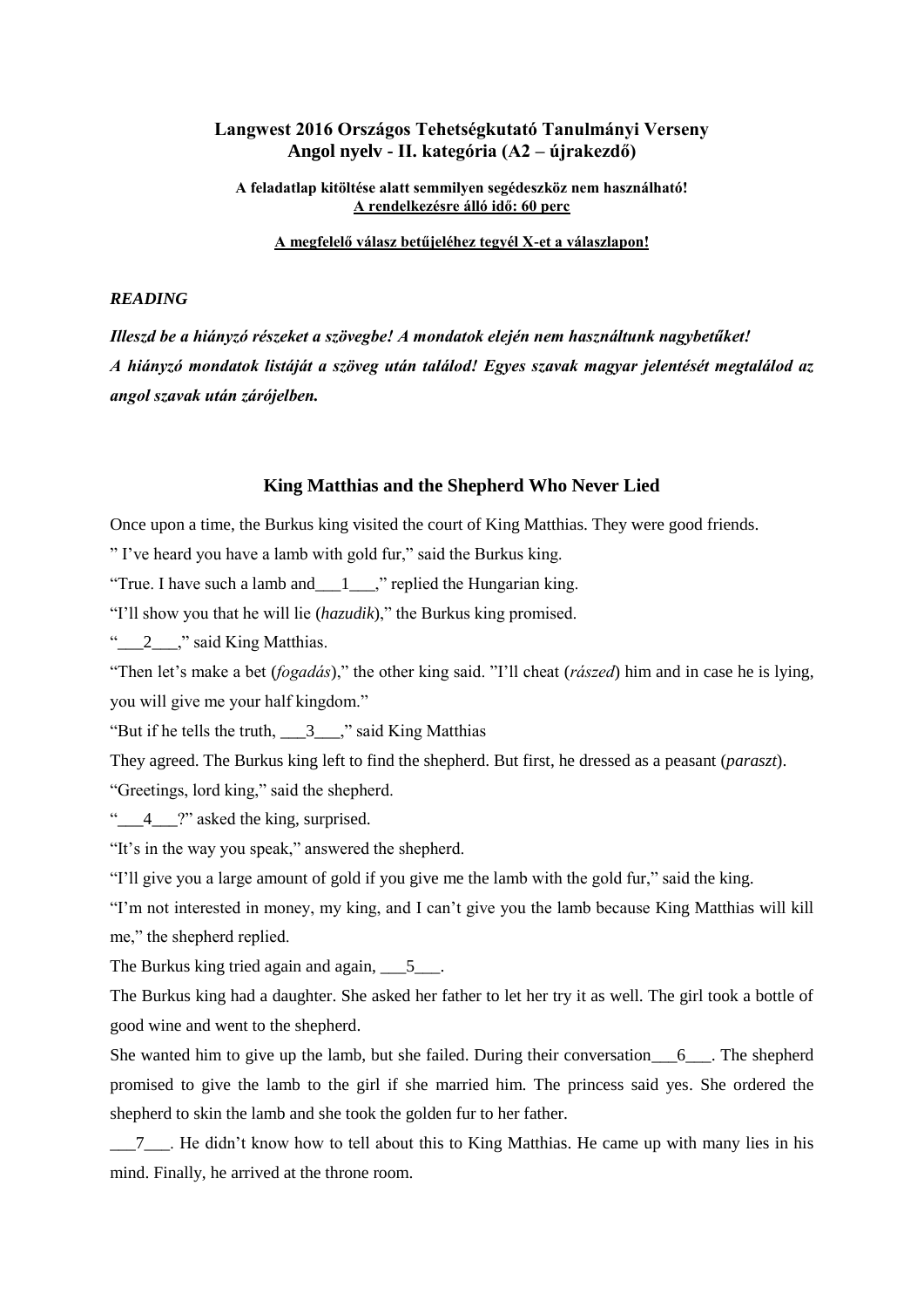"<sup>-8</sup> 8<sup>-2</sup>" asked King Matthias.

"Nothing special, except that I have sold the lamb with the golden fur for a black lamb," the shepherd replied.

King Matthias was very happy. "Then show me please that black sheep," he said.

" $\qquadq$ , the shepherd replied, pointing to the girl.

"Very well done! You told the truth," King Matthias said. "As a reward, I'll give you the Burkus king's half kingdom that I have won."

"<sup>-10</sup><sub>1</sub> momised the Burkus king.

So the shepherd became Burkus king.

a/ and I give you my daughter, as you are in love

b/ but in the end he gave up

c/ how do you know that I'm a king

d/ I don't think so

e/ I have a shepherd who never lies

f/ she is next to the Burkus king

g/ the next day, the shepherd was very upset

h/ they drank the wine

i/ what is the news from the field

j/ you will give me your half kingdom

#### **VOCABULARY**

| 11. At home TV sets are usually in the ______. |              |                 |  |
|------------------------------------------------|--------------|-----------------|--|
| $a$ / living room                              | b/ pantry    | $c/$ hall       |  |
| 12. don't grow in Hungary.                     |              |                 |  |
| $a$ Apples                                     | b/Pineapples | $c/$ Plums      |  |
| 13. _______ is a primary school subject.       |              |                 |  |
| a/PE                                           | b/Economics  | $c/$ Psychology |  |
| 14. $A(n)$ lives in water.                     |              |                 |  |
| a/ ostrich                                     | $b/$ seagull | $c$ whale       |  |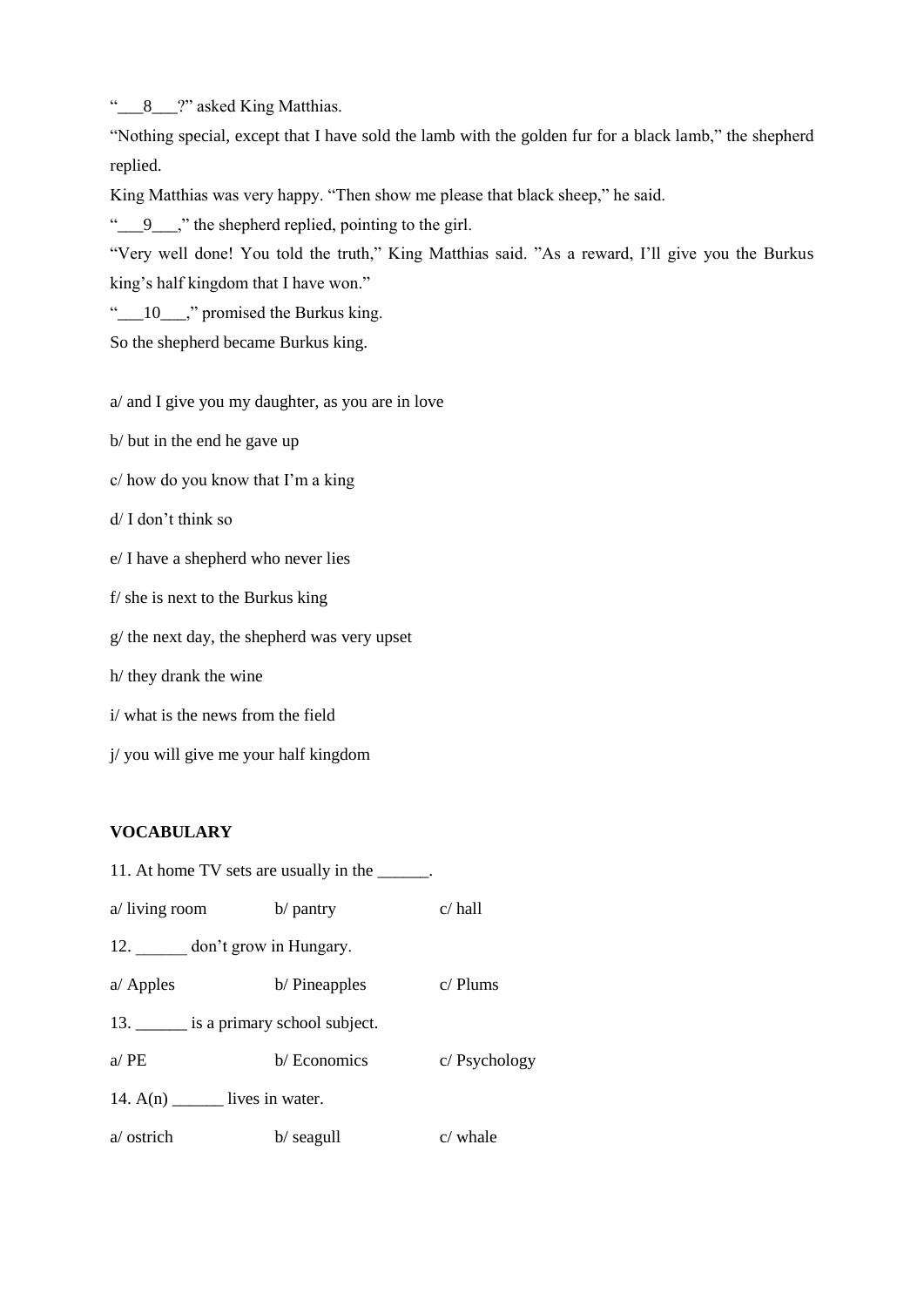| 15. $A(n)$ _______ is a part of a car.                     |                        |                                                                                            |
|------------------------------------------------------------|------------------------|--------------------------------------------------------------------------------------------|
| $a$ root                                                   | $b/$ chest $c/$ engine |                                                                                            |
| 16. $A(n)$ _______ is in a human being.                    |                        |                                                                                            |
| a/liver                                                    | $b/$ key               | c/ drawer                                                                                  |
| 17. Which is NOT made of fruit?                            |                        |                                                                                            |
| $a/\gamma$ jam                                             |                        | b/ marmalade c/ market                                                                     |
| 18. Which is a planet?                                     |                        |                                                                                            |
| a/moon                                                     | b/ham                  | $c/$ snow                                                                                  |
|                                                            |                        | 19. When you can see clearly outside, then the weather is ______.                          |
| $a/\text{bright}$                                          | $\mathbf{b}$ foggy     | $c$ cloudy                                                                                 |
|                                                            |                        | 20. "Hmmm! This soup is very tasty. Your mother is a very good ______."                    |
| a/cooker                                                   | $b / \cosh$            | $c$ chief                                                                                  |
|                                                            |                        | 21. My father goes to the Hungaroring every summer because they organise car ______ there. |
| $a$ games                                                  | $b /$ toys             | c/ races                                                                                   |
| 22. My mother loves _______. She makes beautiful sweaters. |                        |                                                                                            |
| $a$ / knitting                                             | $b$ washing            | $c/\sqrt{b}$ aking                                                                         |

#### **GRAMMAR**

23. If you travel to England, you \_\_\_\_\_\_ English better. a/ will speak b/ spoke c/ will speaking 24. How long have you \_\_\_\_\_\_ the piano? a/ play b/ playing c/ been playing 25. How long is your friend \_\_\_\_\_\_ in Miskolc? a/ staying b/ stayed c/ has stayed 26. I haven't seen a shark \_\_\_\_\_\_. a/ already b/ yet c/ still 27. I like parrots. a/ very b/ very much c/ very many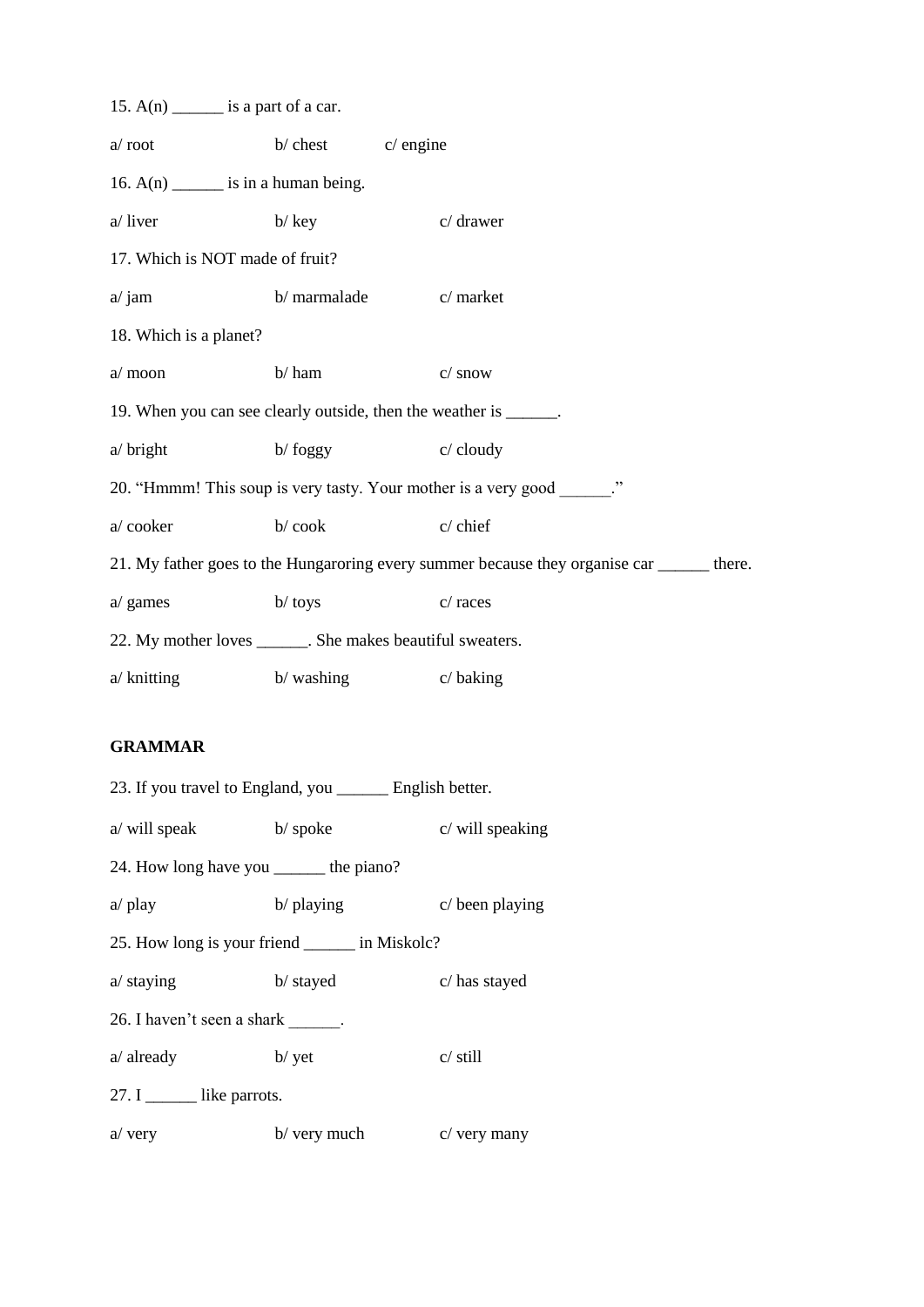| 28. I don't like mathematics ______.                   |                                           |                                                                      |
|--------------------------------------------------------|-------------------------------------------|----------------------------------------------------------------------|
| a/ either                                              | $b/$ too                                  | $c/$ also                                                            |
| 29. _______ is my favourite subject at school.         |                                           |                                                                      |
| $a/$ Sing                                              | $b/To$ sing                               | $c/$ Singing                                                         |
| 30. I _______ play the piano.                          |                                           |                                                                      |
| $b/\text{can not}$<br>a/ cannot                        |                                           | c/cant'                                                              |
| 31. How many _______ can you see in the picture?       |                                           |                                                                      |
| $a$ person                                             | b/ man c/ people                          |                                                                      |
| 32. This book is the ______.                           |                                           |                                                                      |
| a/ childrens                                           | b/ childrens' c/ children's               |                                                                      |
| 33. Most _______ don't like soccer.                    |                                           |                                                                      |
| a/ woman                                               | $b$ /women $c$ /womens                    |                                                                      |
|                                                        |                                           | 34. I am looking _______ my dictionary. I don't know where I put it. |
| $a$ for                                                | $b/$ after $c/$ up                        |                                                                      |
| 35. My friend, Lianna, is usually late _______ school. |                                           |                                                                      |
| a/ from                                                | $b/$ to                                   | $c/$ for                                                             |
| 36. The teacher told me _______ the window.            |                                           |                                                                      |
| $a$ to open                                            | $b/$ opening $c/$ open                    |                                                                      |
| 37. I asked ________ give me his phone.                |                                           |                                                                      |
| $a$ that my brother b/ my brother c/ my brother to     |                                           |                                                                      |
| $38. \_\_\_\_$ go?                                     |                                           |                                                                      |
| $a/$ Have you to b/ Have you c/ Do you have to         |                                           |                                                                      |
|                                                        |                                           | 39. Your mother has been using the iron. You _______ touch it.       |
| a/can                                                  | $b / \text{ didn't}$ $c / \text{mustn't}$ |                                                                      |
| 40. Look at the dark clouds! It _______ rain.          |                                           |                                                                      |
| a/ will                                                | $b/$ is going to $c/$ has                 |                                                                      |
| 41. You like animals, ________ you?                    |                                           |                                                                      |
| a/ aren't                                              | $b/$ won't $c/$ don't                     |                                                                      |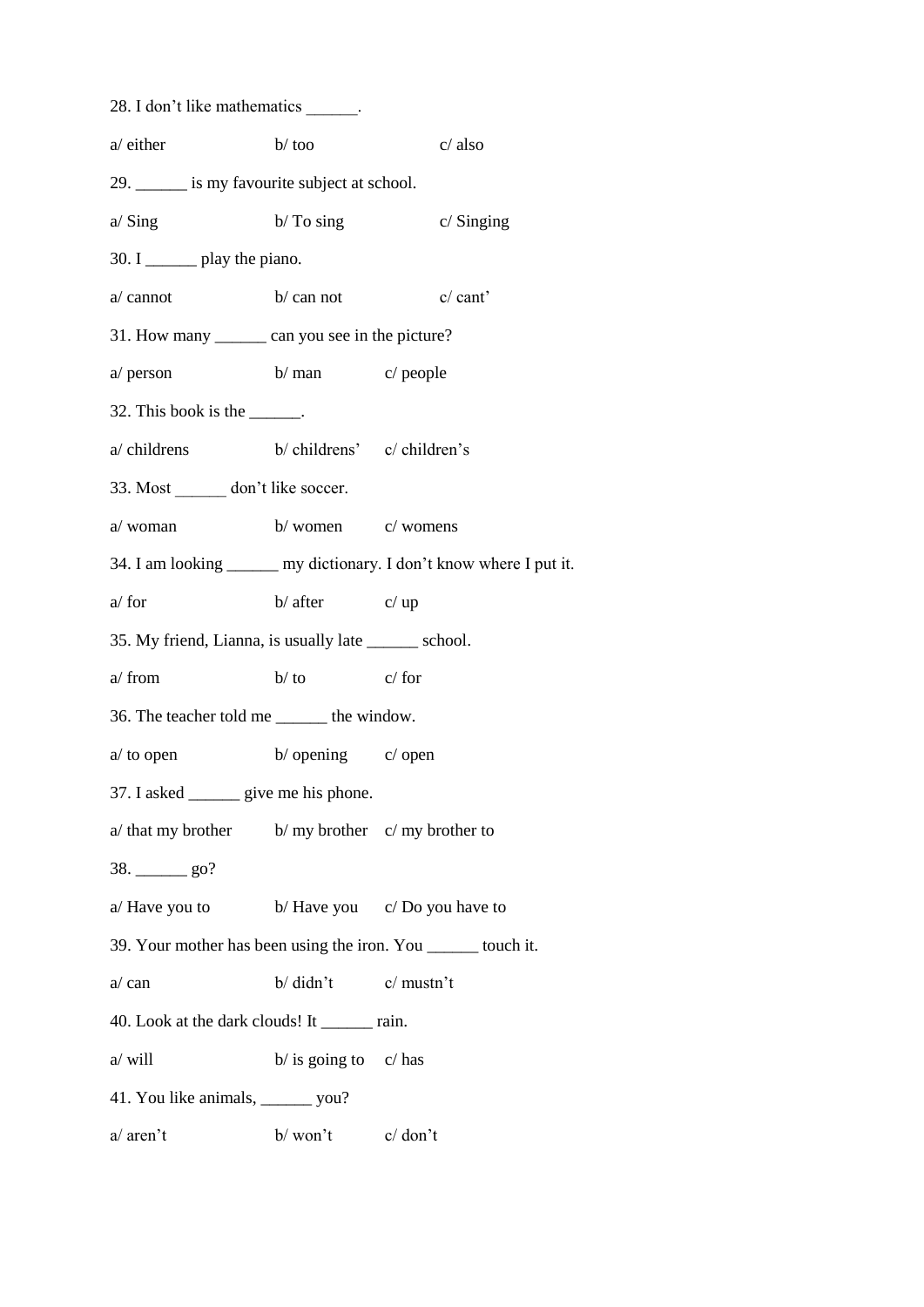|                                       | than any other country.   |                 |  |
|---------------------------------------|---------------------------|-----------------|--|
| $a$ nicest                            | $b/$ more nice $c/$ nicer |                 |  |
| 43. My brother is ________ my father. |                           |                 |  |
| a/ as tall than                       | b/so tall as              | $c/$ as tall as |  |

## **SPELLING**

Which is the correct word?

| 44. a/ Wensday        | b/Wendsday | c/Wednesday  |
|-----------------------|------------|--------------|
| 45. $a$ tennis        | $b/$ tenis | $c$ teniss   |
| 46. $a$ forteen       | b/fourteen | $c/$ fourty  |
| 47. a/ Olympics       | b/ Olimpia | $c/O$ limpya |
| 48. $a/\text{kichen}$ | b/ kitchen | $c/$ kithen  |
| 49. $a$ wolf          | $b/$ wulf  | $c$ volf     |
| 50. $a$ though        | b/ thought | $c$ thouth   |

## **PRONUNCIATION**

| 51. Melyik szóban ejtesz rövid "i" hangot?           |                      |                |
|------------------------------------------------------|----------------------|----------------|
| a/ meat                                              | $b/$ feet            | $c/\text{hit}$ |
| 52. Melyik szót mondod ki másképpen?                 |                      |                |
| $a$ tour                                             | b/ hour              | $c/\alpha$ our |
| 53. Melyik szóban ejted ki a "t"-t kicsit másképpen? |                      |                |
| a/ tea                                               | $b/c$ oat            | $c/\text{bit}$ |
| 54. Melyik szóban különbözik a magánhangzó kiejtése? |                      |                |
| a/cry                                                | $b/\text{buy}$ c/May |                |
| 55. Melyik szóban ejtesz rövid "u"-t?                |                      |                |
| a/boot                                               | b/took               | $c/$ moon      |